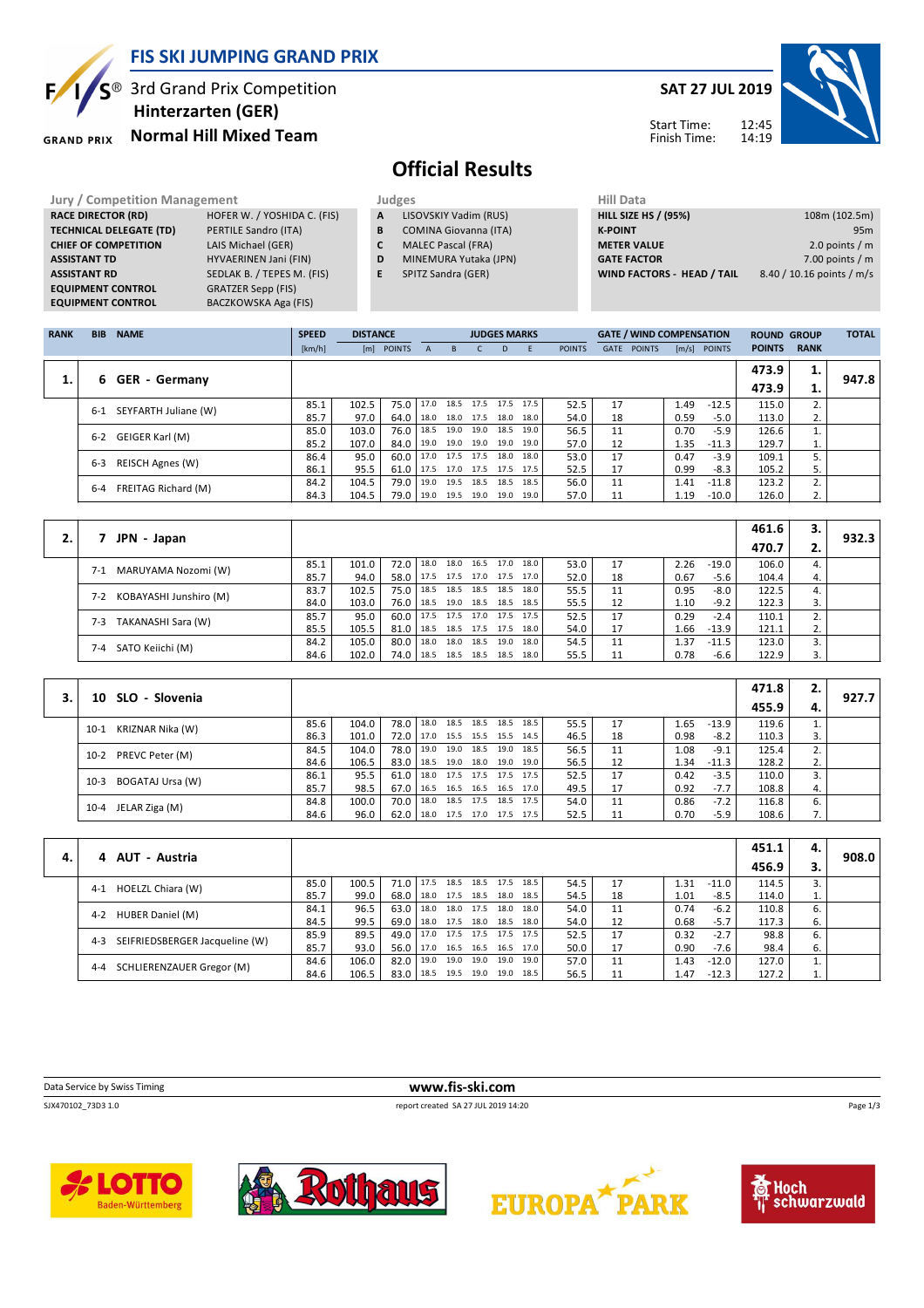Б,

S<sup>®</sup> 3rd Grand Prix Competition

 **Hinterzarten (GER)**

**Normal Hill Mixed Team GRAND PRIX** 

**SAT 27 JUL 2019**

Start Time: Finish Time:



| <b>RANK</b> | <b>BIB</b> | <b>NAME</b>              | <b>SPEED</b> | <b>DISTANCE</b> |               |           |           |                          | <b>JUDGES MARKS</b> |      |               |             | <b>GATE / WIND COMPENSATION</b> |         |                | <b>ROUND GROUP</b> |             | <b>TOTAL</b> |
|-------------|------------|--------------------------|--------------|-----------------|---------------|-----------|-----------|--------------------------|---------------------|------|---------------|-------------|---------------------------------|---------|----------------|--------------------|-------------|--------------|
|             |            |                          | [km/h]       | [m]             | <b>POINTS</b> | A         | B.        |                          | D.                  | E    | <b>POINTS</b> | <b>GATE</b> | <b>POINTS</b>                   |         | $[m/s]$ POINTS | <b>POINTS</b>      | <b>RANK</b> |              |
|             |            |                          |              |                 |               |           |           |                          |                     |      |               |             |                                 |         |                |                    |             |              |
| 5.          |            |                          |              |                 |               |           |           |                          |                     |      |               |             |                                 |         |                | 445.5              | 5.          | 888.5        |
|             | 8          | <b>NOR - Norway</b>      |              |                 |               |           |           |                          |                     |      |               |             |                                 |         |                | 443.0              | 5.          |              |
|             | $8-1$      | HANSEN Gyda Westvold (W) | 84.9         | 91.5            | 53.0          | 17.0 17.0 |           | 16.0                     | 16.5                | 17.0 | 50.5          | 17          |                                 | 1.79    | $-15.0$        | 88.5               | 6.          |              |
|             |            |                          | 85.7         | 80.5            | 31.0 l        |           |           | 16.0 16.0 16.0 16.0 16.0 |                     |      | 48.0          | 18          |                                 | $-0.04$ | 0.4            | 79.4               | 6.          |              |
|             | $8-2$      | VILLUMSTAD Fredrik (M)   | 84.7         | 100.0           | 70.0          | 18.5      | 17.5      | 18.0                     | 17.5                | 18.0 | 53.5          | 11          |                                 | 0.96    | $-8.1$         | 115.4              |             |              |
|             |            |                          | 84.9         | 101.5           | 73.0          | 18.5      |           | 18.5 18.0 18.5           |                     | 18.5 | 55.5          | 12          |                                 | 1.22    | $-10.2$        | 118.3              | 5.          |              |
|             | $8-3$      | LUNDBY Maren (W)         | 86.7         | 105.5           | 81.0          | 18.5      |           | 18.5 18.5 18.5 18.5      |                     |      | 55.5          | 17          |                                 | 1.55    | $-13.0$        | 123.5              |             |              |
|             |            |                          | 86.5         | 106.5           | 83.0          | 18.0      | 17.5 17.5 |                          | 18.5                | 18.0 | 53.5          | 17          |                                 | 1.63    | $-13.7$        | 122.8              | 1.          |              |
|             | $8 - 4$    | LINDVIK Marius (M)       | 84.5         | 99.5            | 69.0          | 18.0      | 18.0      | 18.0 18.5                |                     | 18.0 | 54.0          | 11          |                                 | 0.58    | -4.9           | 118.1              |             |              |
|             |            |                          | 84.3         | 104.0           | 78.0          | 18.5      |           | 18.5 18.0 18.5 18.0      |                     |      | 55.0          | 11          |                                 | 1.25    | $-10.5$        | 122.5              | 4.          |              |

|    |                                      |      |       |        |      |      |      |                     |      |      |    |      |         | 441.4 | 6. |       |
|----|--------------------------------------|------|-------|--------|------|------|------|---------------------|------|------|----|------|---------|-------|----|-------|
| 6. | 5 RUS - Russia                       |      |       |        |      |      |      |                     |      |      |    |      |         | 431.4 | 6. | 872.8 |
|    | KUSTOVA Alexandra (W)<br>$5-1$       | 85.2 | 97.0  | 64.0   | 18.0 |      |      | 17.5 17.5 18.0 17.5 |      | 53.0 | 17 | 1.45 | $-12.2$ | 104.8 |    |       |
|    |                                      | 86.0 | 90.5  | 51.0   | 17.5 |      |      | 17.5 17.0 17.5 17.5 |      | 52.5 | 18 | 0.82 | $-6.9$  | 96.6  |    |       |
|    | NAZAROV Mikhail (M)<br>$5-2$         | 84.0 | 95.5  | 61.0   | 18.0 |      |      | 17.5 17.5 18.0 17.5 |      | 53.0 | 11 | 0.76 | $-6.4$  | 107.6 | 8. |       |
|    |                                      | 84.1 | 96.5  | 63.0   | 18.0 |      |      | 17.5 17.0 17.5 17.5 |      | 52.5 | 12 | 0.75 | $-6.3$  | 109.2 |    |       |
|    | SHPYNEVA Anna (W)<br>$5-3$           | 85.3 | 98.5  | 67.0   | 18.0 | 18.0 |      | 18.0 17.0 18.0      |      | 54.0 | 17 | 1.31 | $-11.0$ | 110.0 |    |       |
|    |                                      | 85.2 | 97.5  | 65.0 l | 18.5 |      |      | 18.5 17.5 18.0      | 18.0 | 54.5 | 17 | 1.16 | $-9.7$  | 109.8 |    |       |
|    | <b>KORNILOV Denis (M)</b><br>$5 - 4$ | 84.2 | 102.5 | 75.0   | 18.5 | 19.0 | 18.0 | 19.0                | 18.0 | 55.5 | 11 | 1.37 | $-11.5$ | 119.0 | 4. |       |
|    |                                      | 84.0 | 100.0 | 70.0   | 18.5 | 18.5 |      | 18.0 18.5 18.0      |      | 55.0 | 11 | 1.10 | $-9.2$  | 115.8 |    |       |

|                                  |      |       |        |      |      |           |                |                     |      |    |      |         | 388.5 | 7.          | 785.2 |
|----------------------------------|------|-------|--------|------|------|-----------|----------------|---------------------|------|----|------|---------|-------|-------------|-------|
| 3 CZE - Czech Republic           |      |       |        |      |      |           |                |                     |      |    |      |         | 396.7 |             |       |
| PTACKOVA Stepanka (W)<br>$3-1$   | 84.9 | 77.0  | 24.0   | 16.5 | 16.5 | 16.0      | 16.5           | 16.5                | 49.5 | 17 | 1.16 | $-9.7$  | 63.8  |             |       |
|                                  | 85.7 | 79.0  | 28.0   | 16.5 |      |           |                | 16.0 16.0 16.0 16.0 | 48.0 | 18 | 0.99 | $-8.3$  | 67.7  | 8.          |       |
| KOUDELKA Roman (M)<br>$3 - 2$    | 83.8 | 103.0 | 76.0   | 18.0 | 18.5 |           | 18.0 18.5      | 18.5                | 55.0 | 11 | 0.82 | -6.9    | 124.1 |             |       |
|                                  | 84.2 | 99.5  | 69.0   | 18.5 |      |           | 18.5 18.5 18.5 | 18.5                | 55.5 | 12 | 0.48 | $-4.0$  | 120.5 | 4.          |       |
| INDRACKOVA Karolina (W)<br>$3-3$ | 85.1 | 86.5  | 43.0 l | 15.5 |      |           |                | 16.0 16.0 16.0 16.0 | 48.0 | 17 | 0.66 | $-5.5$  | 85.5  | 9.          |       |
|                                  | 85.0 | 91.0  | 52.0   | 16.5 |      |           | 16.5 17.0 17.0 | 16.5                | 50.0 | 17 | 1.04 | $-8.7$  | 93.3  | $\lambda$ . |       |
|                                  | 84.4 | 98.5  | 67.0   | 18.0 | 17.5 | 18.0 18.0 |                | 18.0                | 54.0 | 11 | 0.70 | $-5.9$  | 115.1 |             |       |
| POLASEK Viktor (M)<br>$3 - 4$    | 83.8 | 101.0 | 72.0   | 18.0 |      | 18.0 18.0 | 18.0           | 18.0                | 54.0 |    | 1.29 | $-10.8$ | 115.2 | 6.          |       |

|    |                                 |      |      |                                 |  |                     |      |      |    |      |         | 357.2 | 8.  |       |
|----|---------------------------------|------|------|---------------------------------|--|---------------------|------|------|----|------|---------|-------|-----|-------|
| 8. | 2 ITA - Italy                   |      |      |                                 |  |                     |      |      |    |      |         | 372.0 | 8.  | 729.2 |
|    | MALSINER Manuela (W)<br>$2 - 1$ | 85.3 | 73.5 | $17.0$ 16.0                     |  | 16.5 15.5 16.0 16.0 |      | 48.0 | 17 | 0.71 | $-6.0$  | 59.0  | 8.  |       |
|    |                                 | 86.1 | 78.0 | $26.0$ 16.5                     |  | 16.0 15.5 16.5      | 16.0 | 48.5 | 18 | 0.74 | $-6.2$  | 68.3  | 7.  |       |
|    | 2-2 CECON Federico (M)          | 84.1 | 93.0 | 56.0   17.0 17.0 17.0 17.5 17.5 |  |                     |      | 51.5 | 11 | 1.49 | $-12.5$ | 95.0  | 10. |       |
|    |                                 | 84.8 | 94.5 | 59.0   17.0 17.0 17.5 17.0 17.0 |  |                     |      | 51.0 | 12 | 0.66 | $-5.5$  | 104.5 | 8.  |       |
|    | MALSINER Lara (W)<br>$2 - 3$    | 86.2 | 88.5 | 47.0 17.0 17.0 17.0 17.5 17.0   |  |                     |      | 51.0 | 17 | 0.29 | $-2.4$  | 95.6  |     |       |
|    |                                 | 86.0 | 88.0 | 46.0   16.5 16.5 16.0 16.5 16.5 |  |                     |      | 49.5 | 17 | 0.52 | $-4.4$  | 91.1  | 8.  |       |
|    | INSAM Alex (M)<br>$2 - 4$       | 84.9 | 94.0 | 58.0 17.5                       |  | 17.5 17.5 17.5 17.5 |      | 52.5 | 11 | 0.34 | $-2.9$  | 107.6 | 8.  |       |
|    |                                 | 84.4 | 98.5 | $67.0$ 18.5                     |  | 18.5 18.5 18.0 18.0 |      | 55.0 | 11 | 1.65 | $-13.9$ | 108.1 | 8.  |       |

#### **not qualified for 2nd round**

|      | FRA - France          |      |      |                     |      |                       |      |       |      |    |      |         | 355.2 |     | 355.2 |
|------|-----------------------|------|------|---------------------|------|-----------------------|------|-------|------|----|------|---------|-------|-----|-------|
| 1-1  | MORAT Lucile (W)      | 85.2 | 74.5 | 19.0 15.5           |      | $16.0$ 15.0 15.0 15.5 |      |       | 46.0 |    | 1.01 | $-8.5$  | 56.5  |     |       |
| 1-2  | BRASME Paul (M)       | 83.9 | 96.0 | 62.0                |      | 17.0 17.0 17.5 17.5   |      | 17.5  | 52.0 | 11 | 1.28 | $-10.8$ | 103.2 |     |       |
| 1-3  | PAGNIER Josephine (W) | 85.4 | 88.0 | 46.0 17.0 17.0 17.0 |      |                       | 17.5 | 17.0' | 51.0 |    | 0.62 | $-5.2$  | 91.8  |     |       |
| ∣ -⊿ | LEAROYD Jonathan (M)  | 85.2 | 91.5 | 53.0                | 17.5 | 17.5 17.0             | 17.5 | 17.0' | 52.0 |    | 0.15 |         | 103.7 | 10. |       |

| 10. | <b>POL</b><br>Poland           |      |      |      |      |           |           |                     |      |      |    |      |         | 325.1 | 10.      | 325.1 |
|-----|--------------------------------|------|------|------|------|-----------|-----------|---------------------|------|------|----|------|---------|-------|----------|-------|
|     | SZWAB Joanna (W)<br>$9-1$      | 85.2 | 67.5 | 5.0  | 14.5 |           |           | 16.0 14.5 13.5 15.5 |      | 44.5 |    | 1.07 | $-9.0$  | 40.5  | 10.      |       |
|     | HULA Stefan (M)<br>$9-2$       | 84.3 | 98.5 | 67.0 | 18.0 | 18.0 17.5 |           | 18.5                | 18.0 | 54.0 | ᆠᆠ | 1.30 | $-10.9$ | 110.1 |          |       |
|     | RAJDA Kinga (W)<br>$9 - 3$     | 85.1 | 79.0 | 28.0 | 15.5 | 15.5      | 14.5      | 15.5                | 15.5 | 46.5 |    | 0.91 | $-7.6$  | 66.9  | 10.      |       |
|     | STEKALA Andrzej (M)<br>$9 - 4$ | 84.6 | 96.0 | 62.0 | 17.0 | 17.5      | 17.0 17.0 |                     | 17.0 | 51.0 |    | 0.64 | $-5.4$  | 107.6 | $\Omega$ |       |

| Data Service by Swiss Timing | www.fis-ski.com                     |          |
|------------------------------|-------------------------------------|----------|
| SJX470102 73D3 1.0           | report created SA 27 JUL 2019 14:20 | Page 2/3 |
|                              |                                     |          |